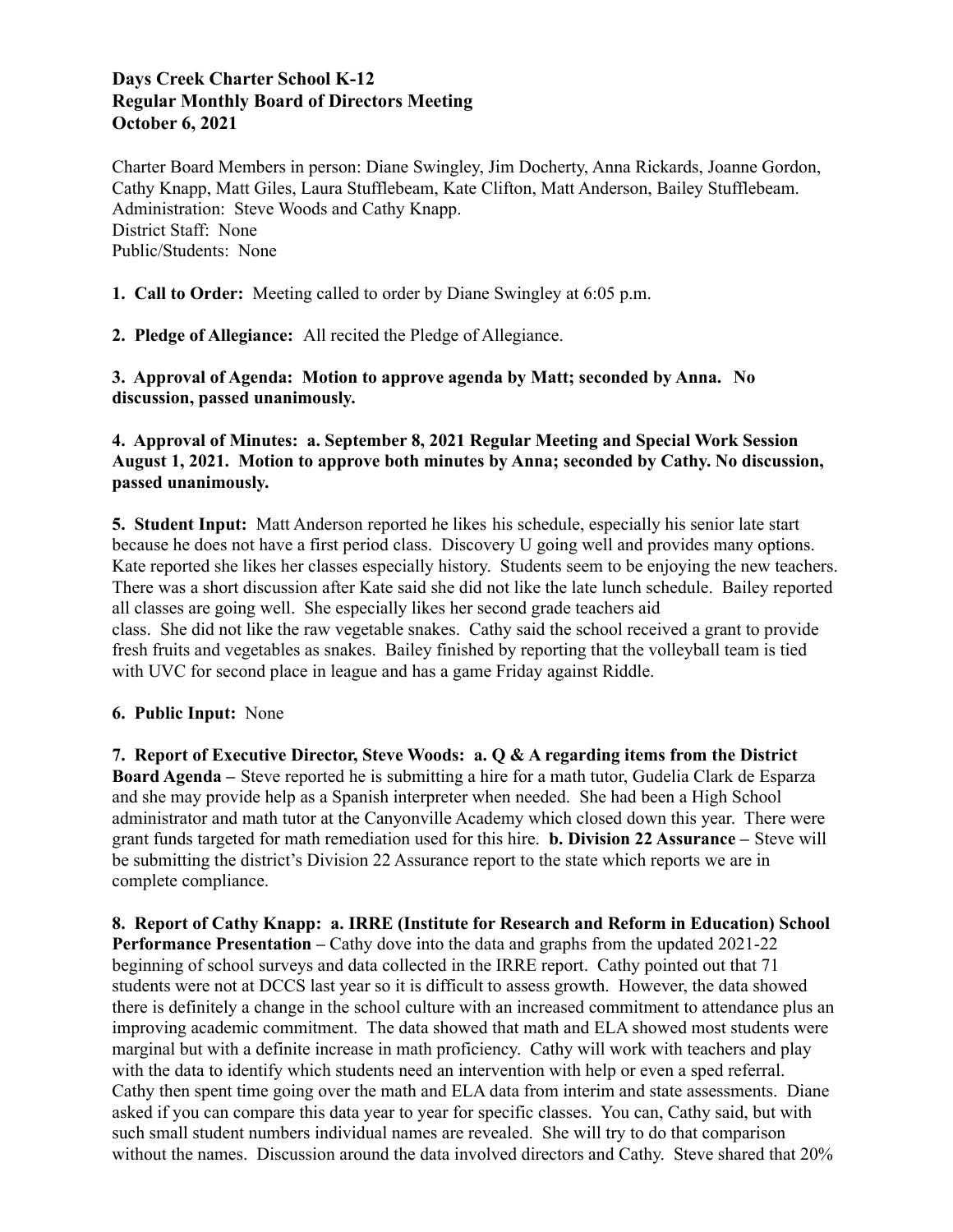of learning last year was distance learning. He then spoke to the importance of the survey as a measure of school culture. Questions like "Do you fell safe?" and "Do you feel more valuable?" are important measures. He believes that a fall survey along with the spring survey would give important data. Matt shared that the teachers have improved and have shown they learned how to use software. He celebrated that he is seeing definite progress!

**9. Reference Items:** Steve placed this agenda item in to keep the CIP (Continuous Improvement Plan) front and center. He wants everything to be focused through the CIP plan and if something does not fit this is the agenda item to bring it up. Steve encouraged board members to look up on the school link to follow what teachers are doing and spend time talking about "What We Do".

**10. Standing Committee Reports: a. Mission and Vision –** Will be presented in agenda item 11. **b. Publicity –** Anna shared *The News Review* article about Days Creek Charter School. Matt reported there was now an E sports team that has been a very positive addition for students that are not involved in athletic sports. Tiller-Trail Newsletter can now be found on the school web site. The newsletter is written by the students in the journalism class. Matt shared that the Discover U class made a field trip to a horse ranch above Tiller and he brought in the Marines for one class. **c. Fund Raising/Community Partners –** None. **d. Recognition of Excellence –** No progress to report, but since things are almost back to normal they are looking forward to trying different ways to recognize students.

# **11. Report and Discussion - Information and possible action by the board:**

**a. Capstone (Senior) Project and Portfolio –** Discussion about the Capstone Experience centered on the senior project. Lots of ideas and suggestions including:

Students should be encouraged to use initiative in their community service.

Every year the teachers and CB need to work on the Goal/Reflection flag.

Eliminate senior project this year.

Should have at least one mock job interview.

Steve suggested the CB should script and detail reflections and goals. What area are students setting goals in?

Following was a discussion about the senior project and job shadowing. There was also discussion about each student establishing a career readiness file and a suggestion to change the name to Career / College Readiness File. **b. Action Item – Motion to grant teachers authority to follow the verbally listed skills until the existing Capstone E-Manual is replaced by the impending Capstone Document. Cathy moved the Seniors be required to do the following: Seniors this school year will do 25 hours of community service; complete a five (5) page paper on excellence to state writing standards; do a senior project or do a job shadow; and make a final presentation to the charter board about their project/job shadow, reflections of their time at Days Creek, and present their career/college readiness file. Matt seconded the motion. Some discussion about career readiness/college file followed. Motion vote: five in favor, Diane abstained. Motion passed.**

More work is needed so it was agreed to have a work session on October 21 at 4:00 p.m.in Matt's room.

**12. Announcements:** Steve went over the five announcement items.

### **13. Adjourn: Joanne made a motion to adjourn. Anna seconded the motion. No discussion and passed unanimously at 8:00 p.m.**